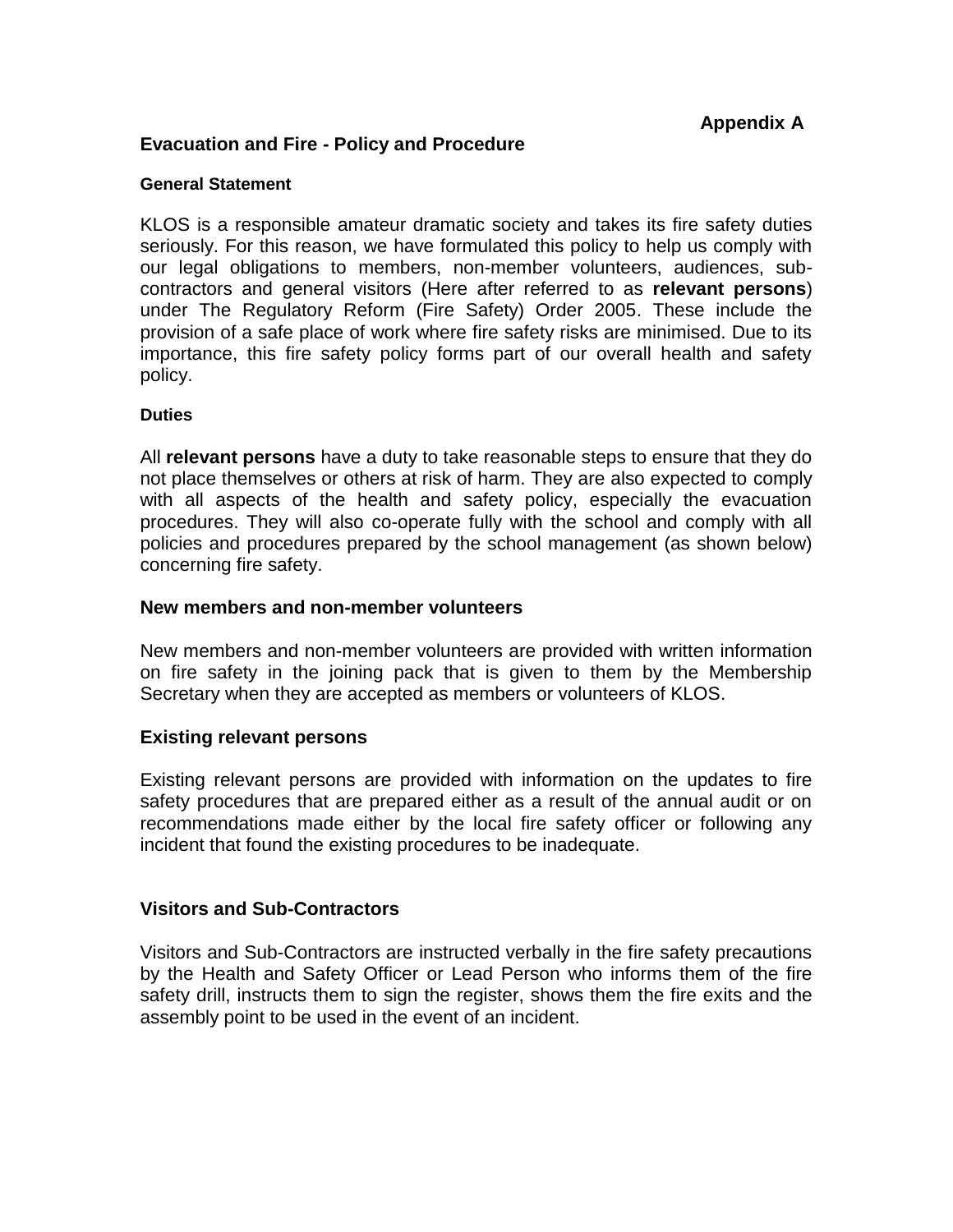# **Communication**

KLOS will keep all **relevant persons** informed of any changes that are made to our fire safety procedures and fire risk assessment. KLOS will also ensure that all visitors to our premises are briefed in the evacuation procedures and not left alone unless they are aware of, and familiar with, all available escape routes.

### **Procedures. (Outlined by school policy)**

The school will maintain all safety signs, extinguishers, emergency bolts etc. in a safe condition. It holds the organiser of the event for which the premises are being hired responsible for the safety of the participants using the building and equipment hired (e.g. KLOS)

For the duration of the Hire the user (KLOS) must ensure the following: -

- 1. Emergency exits, fire extinguishers and alarm points are not obstructed.
- 2. No gas cylinders or canisters are used inside the premises or on the school grounds.
- 3. Combustible materials are not placed adjacent to heat sources
- 4. Equipment is used for the purpose it was designed for.
- 5. Electrical equipment is PAT tested and complies with the British standards then applicable.
- 6. Flammable or hazardous substances are not to be used.
- 7. No open fires, candles or unauthorized electrical equipment will be used on the premises.

The school requires that the following notice (shown below) must be read out at each performance of a show, play or pantomime.

"The school and KLOS attaches great importance to your health and safety whilst you are on these premises and so in the event of a major emergency e.g. a fire, you will know what to do – please listen carefully to the following short explanation procedure."

In the event of an emergency, (You will hear a continuous bell ringing please vacate the premises in an orderly fashion. You should vacate the premises via the nearest exit (show the audience where the exits are) and assemble on the school carpark away from the building. You may collect your vehicle **only** when the Fire Service says that it is safe to do so. DO NOT TRY TO GET YOUR VEHICLE OFF SITE WHEN ALARMS SOUND. YOU WILL PUT OTHERS AND YOURSELF IN DANGER AS ALL ENTRANCES WILL BE NEEDED FOR GETTING THE FIRE SERVICE VEHICLES ON SITE. SO BE AWARE THAT THEY WILL BE COMING ON SITE POSSIBLY AT SPEED.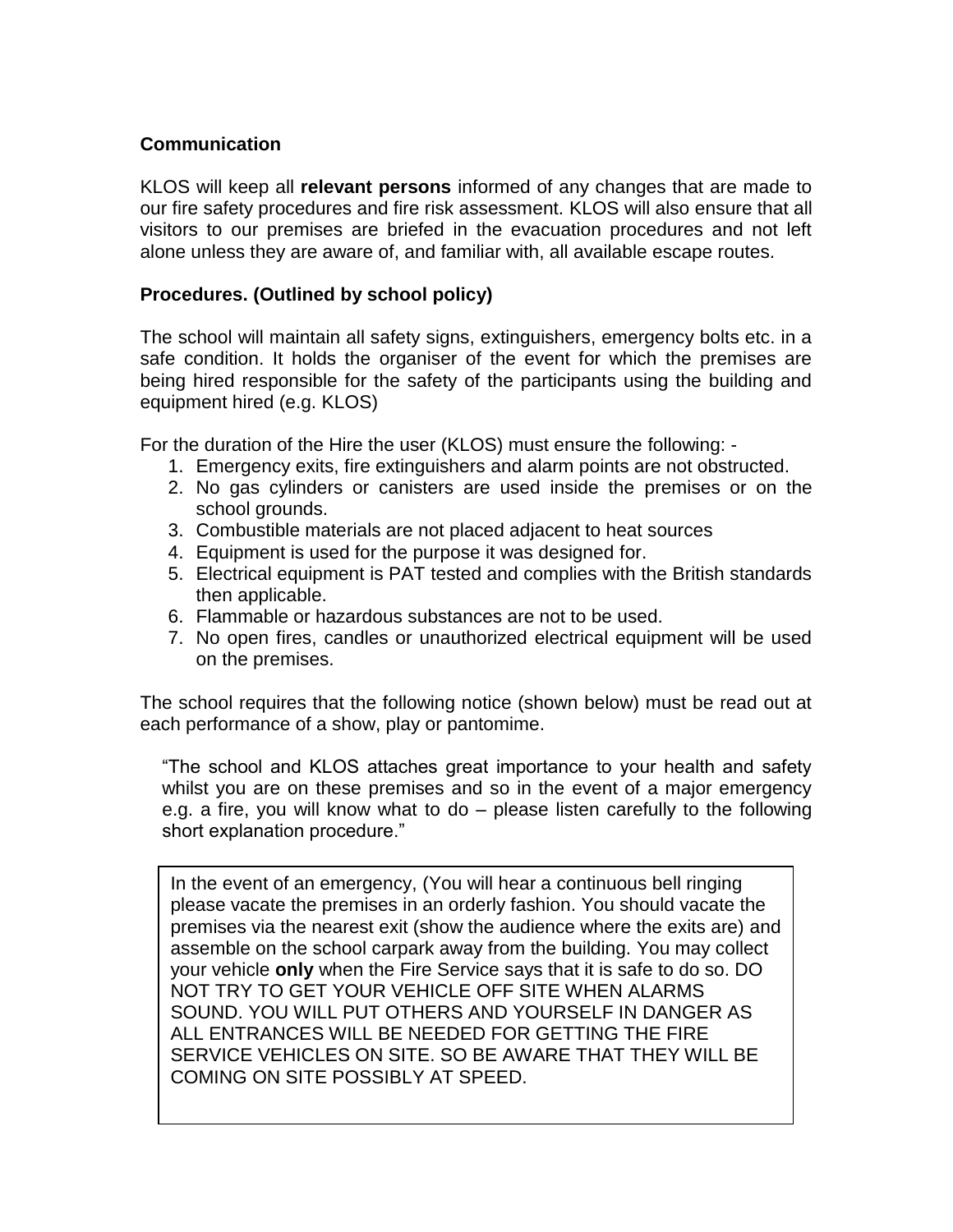# **Actions taken by KLOS to ensure fire safety.**

KLOS have introduced the following procedures in order to comply with the school's requirements and to maintain high standards of fire safety: -

- a fire risk assessment concerning our activities for each main show and pantomime will be undertaken and this will be reviewed should any change of activity be planned. These may include alterations to the scenery and pyrotechnics.
- the fire evacuation procedures will be practiced at least annually
- training will be provided as necessary to anyone given extra fire safety responsibilities, such as fire wardens.
- **only persons** who have been **trained** in the use of fire extinguishers should use them to fight a fire.
- all new persons forming part of KLOS will be provided with induction training on the fire policy particularly how to raise the alarm and the available escape routes
- all **relevant persons** will be advised that all escape routes have been clearly signed by the school and must be kept free from obstructions at all times
- all **relevant persons** will be advised that the fire alarm is the school bell. When activated, everyone (except those with special designated duties) should leave the building immediately by the nearest exit. **Do not stop to collect anything.**
- whilst all fire-related equipment will be regularly serviced and maintained by the school. All relevant person will be advised that if they notice defective or missing equipment, they must report it immediately to the **lead person.** Frequent checks will be made to ensure that the location of all fire extinguishers are known. The school will ensure alarm systems are tested regularly.
- any other safety systems will be checked regularly to ensure correct operation, where necessary, e.g. emergency lighting
- this policy forms part of member's conditions of membership. Failure to comply may be treated as a disciplinary matter.
- from time to time all **relevant persons** using the building will be reminded of the need to remain alert to the potential of a fire and what they must do in the case of an outbreak
- before each performance or during the time that the premises are occupied all **relevant persons** will be reminded that marked exits must be kept clear of all obstructions such as chairs, boxes etc.
- all marked fire exits will be checked prior to each performance or during the time that the premises are occupied to ensure that they are unlocked
- fire drills will be carried out at irregular intervals and all persons' present shall treat the fire drill in a proper manner and assemble at the nominated fire assembly point. In the case of an actual emergency the **front of house manager** or **lead person** will delegate a person to contact the fire brigade (normally the person manning the ticket sales in the reception) and ensure that the nominated person gives feedback when it has been done. The location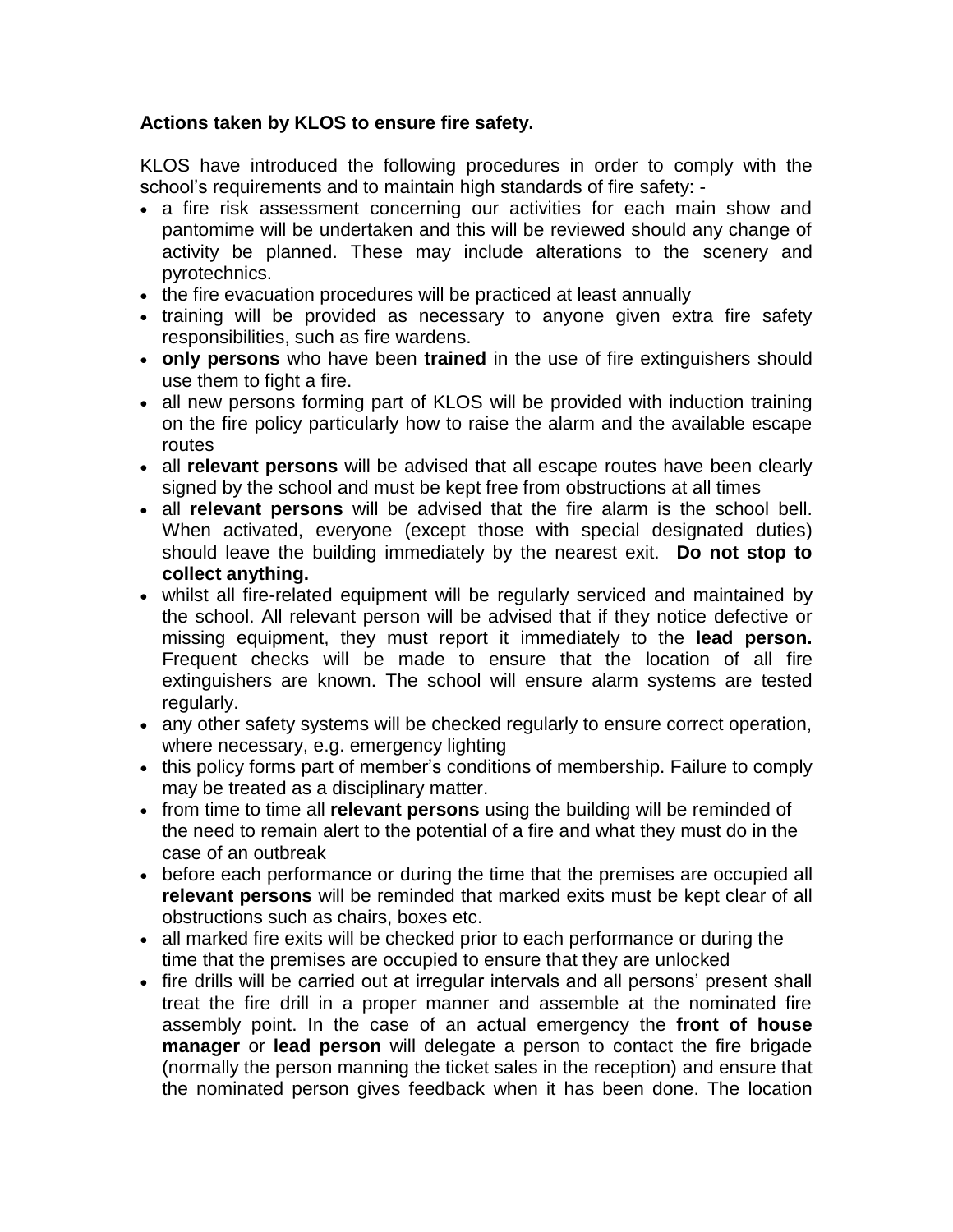and name of the school is Kinver **High School, Enville Street, Kinver, Stourbridge, DY7 6AA. Tel. 01384 686900**

Fluorescent tabards will be provided to all fire marshals.

# **PROCEDURES IN THE EVENT OF A FIRE**

There must be a register to sign in and out for ALL cast, crew, lighting, sound, orchestra, chaperones and front of house helpers. The list for performers and back stage crew will be kept at the back-stage refreshment station. The list for Front of House and sound/lighting crew will be kept in the kitchen. The school caretaker on duty is the chief fire marshal. When an evacuation is deemed necessary the person in charge of each area will remove the register and carry out a check of all attendees on it so as to account to the fire brigade for any missing persons and their possible location.

### **On discovering a fire**

If you discover a fire raise the alarm immediately and operate the nearest break glass call point. These are clearly marked throughout the building. They are small red boxes and the glass has to be broken. Alert the Front of House manager immediately. The Front of House manager will arrange for the fire code (currently John Bull) to be announced from the lighting box to alert all fire marshals to take up their posts. Once the fire alarm has been activated there will be a continuous ringing noise. If you have been **trained in the use of fire extinguishers** and feel that it is safe to do so, attempt to fight the fire using the equipment provided. Do not put yourself at any personal risk. **The danger is not only from flames but also from heat, smoke, harmful gases and lack of oxygen.**

#### **Take the appropriate action as shown below: -**

- if you find yourself using more than one extinguisher **evacuate immediately**.
- if you cannot deal with the fire, **evacuate immediately**. Ensure that no-one is left in your area and close any doors behind you
- do not stop to collect personal belongings
- play your part in the roll call so you are safely accounted for.
- all those evacuated should go direct to the assembly point on the main or rear car park. Stand well away from the building
- Re-admittance to the building can only begin when the Fire Service gives permission.
- **THE FIRE SERVICES ARE NOT CALLED AUTOMATICALLY. USE DEDICATED LAND LINE OR MOBILE TO CONTACT THE EMERGENCY SERVICES. IF USING A SCHOOL LAND LINE DIAL 9 FOR AN OUTSIDE LINE BEFORE 999.**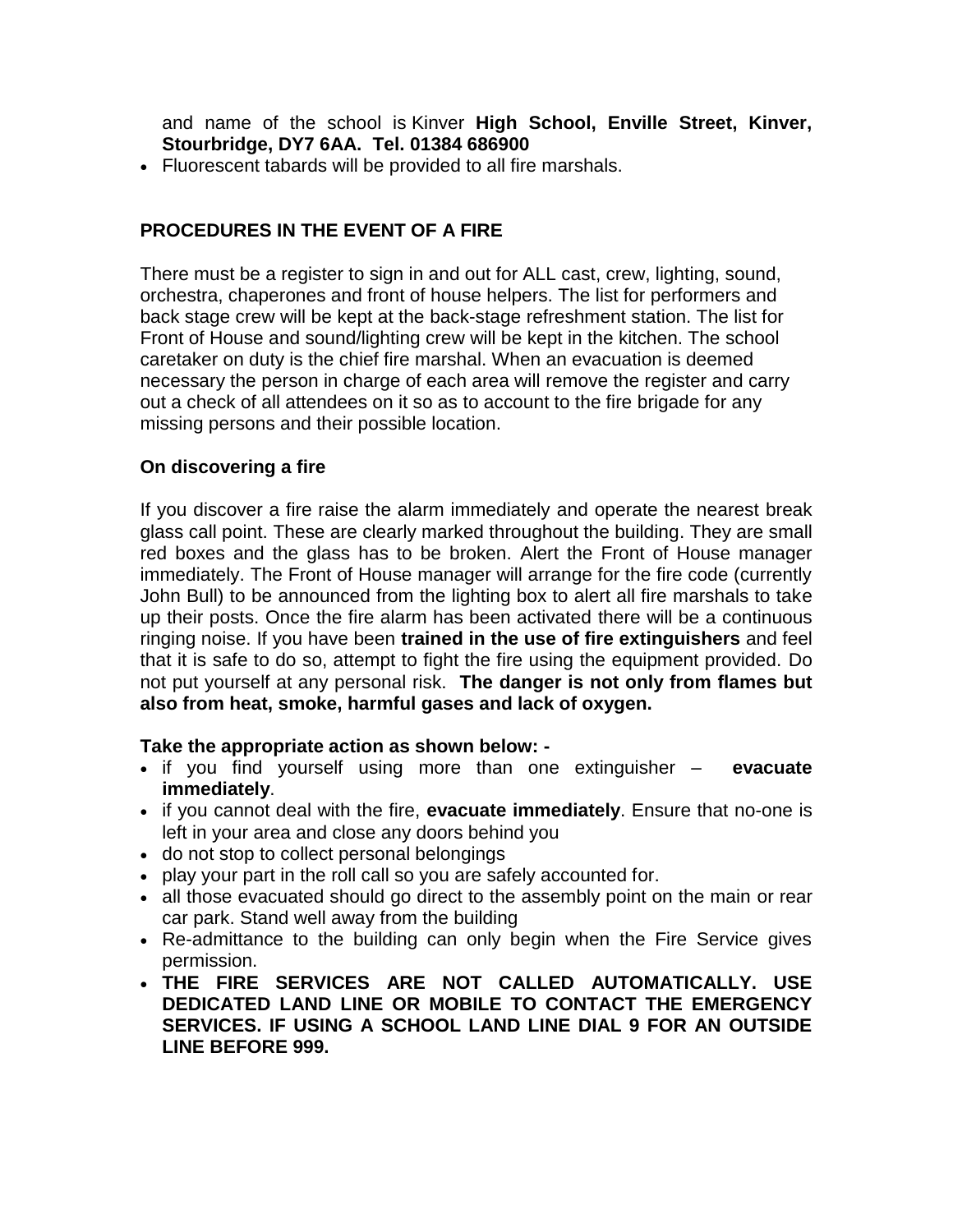# **What must happen if you hear the Fire Alarm**

# **Non PUBLIC performances**

- If you hear the alarm it must be assumed there is an emergency.
- immediately leave using the nearest available fire exit
- report to the assembly point for a roll call
- if you are with a visitor, ensure they accompany you.
- The person in charge will carry out a roll call.

# **During Performances**

- 1. The house lights will be illuminated; the **back-stage manager** will stop the show and the main stage curtains will be closed.
- 2. A pre-nominated Front of House staff member (using a microphone kept in the lighting box) will announce to the audience the evacuation points and assembly point outside of the school on the main car park well away from the building.
- 3. Performers on stage will evacuate using the nearest fire exit.
- 4. Each dressing room **fire marshal** will ensure that all cast members not on stage, evacuate to their designated assembly point, at the back of the building in the car park well away from the building. Likewise, the backstage crew fire marshal should ensure their area is evacuated.
- 5. The signing in lists and walkie talkie handsets will be taken outside by designated **fire marshals** and checked against people evacuated. Communication via walkie talkie between the assembly points will facilitate register checking.
- 6. The front of house staff will take a head count of the audience to check that the head count, from ticket stubs, matches the people evacuated. Realistically however the chances of balancing the audience numbers with the ticket stubs is **unreliable.** This is due mainly to the propensity of evacuated audiences to move about and also to leave the area once an evacuation has been completed. This is particularly so if it is near the end of the performance. Considerable reliance therefore has to be placed on the **'All clear'** reports of the **fire marshals**. In the event of an actual fire occurring if KLOS is unable to give the '**All clear'** to the fire service due to a breakdown in our procedures and members of the fire service enter the building looking for non-existing people and as a consequence are injured in the fire KLOS may be held legally responsible.
- 7. No person should re-enter the building until the chief fire marshal or fire brigade give the all clear.
- 8. On returning to the building after the all clear the audience will be reseated and the show will continue with the opening of the main curtains.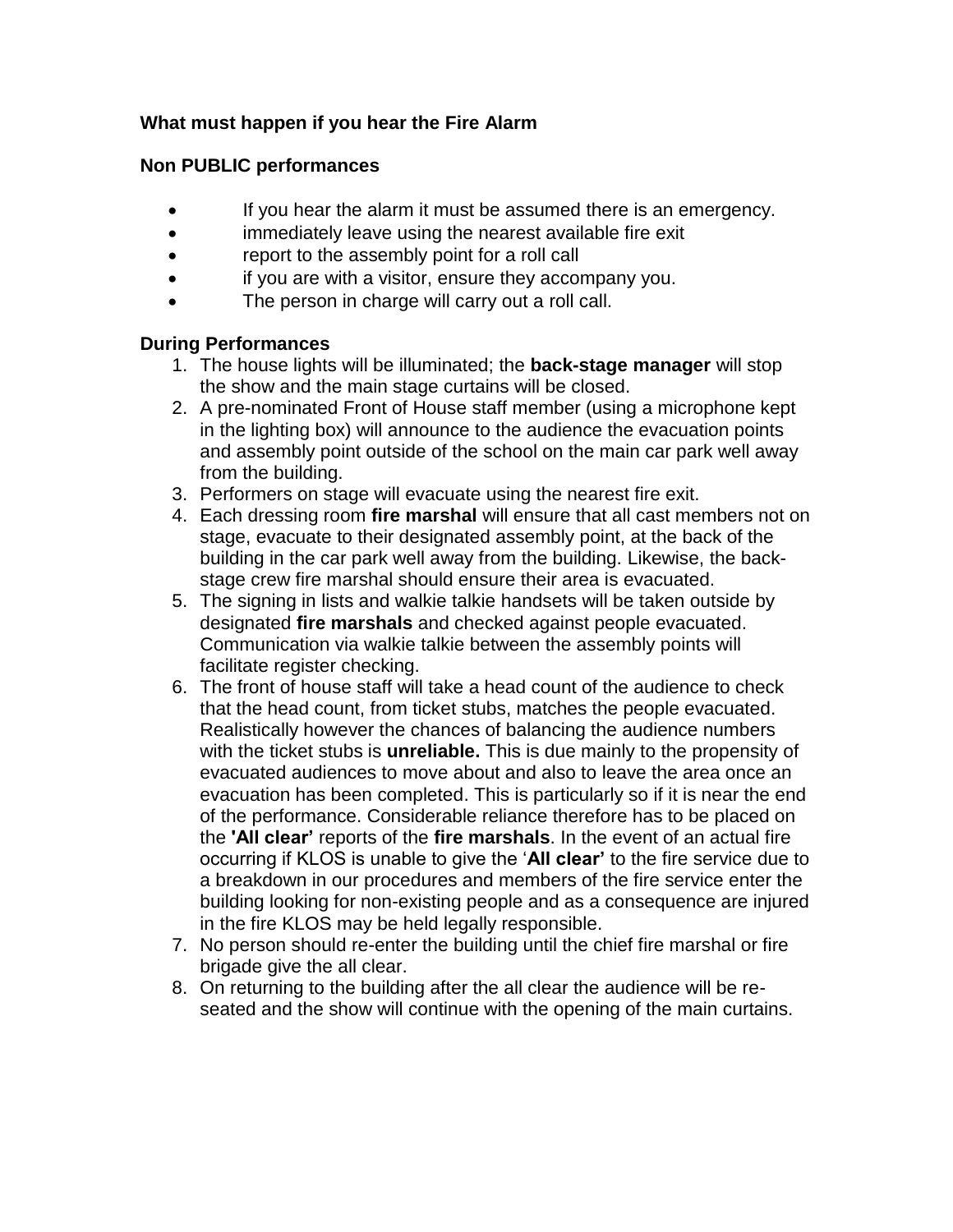### **Duties of SPECIFIC relevant persons in the event of an evacuation (performances)**

# **Main door (Ticket sales)**

They are the liaison between the fire services and KLOS. The fire alarm does not go automatically to a fire station the person manning ticket sales will contact the fire brigade (via 999) to report the alarm activation and that evacuation has started. The full address of the school and post code will be given.

### **Kinver High School, Enville Street, Kinver, Stourbridge, DY7 6AA. 01384 686900**

# **Fire Marshals (WEARING FLUORESCENT TABARDS)**

Each area of the theatre will be assigned a fire marshals. Where appropriate a fire marshal may be allocated more than one area. These areas are: –

- 1. Dressing rooms one, two, and three. (Principals, Adults, Children)
- 2. Stage and Back stage
- 3. Auditorium
- 4. Reception area.
- 5. Washing up area (on occasions when the bar is in use)
- 6. Toilets for performers etc. in rear quadrangle
- 7. Toilets for audience e.g. corridor off main reception.

### **It is important that areas not used by KLOS are secured so as to prevent unauthorised access. This will be the responsibility of the school janitor.**

WHEN FIRE MARSHALS HAVE CHECKED THEIR RESPECTIVE AREAS, AND ENSURED THAT THEY ARE VOID OF PERSONS THEY MUST REPORT THIS FACT TO THE FRONT OF HOUSE MANAGER. WHO IN TURN WILL CONFIRM TO THE FIRE BRIGADE THAT THE PREMISES ARE CLEAR.

### **Person in charge**

This person will be the **front of house manager** during performances and the **lead person** at all other times. (See General policy statement in main policy)

Their tasks include

- gathering all information regarding the evacuation
- establish if it is a genuine fire or false alarm
- ensure that the fire brigade has been called
- receive reports from the fire marshals to show that all staff/patrons have been evacuated.
- liaise with the fire brigade on its arrival.